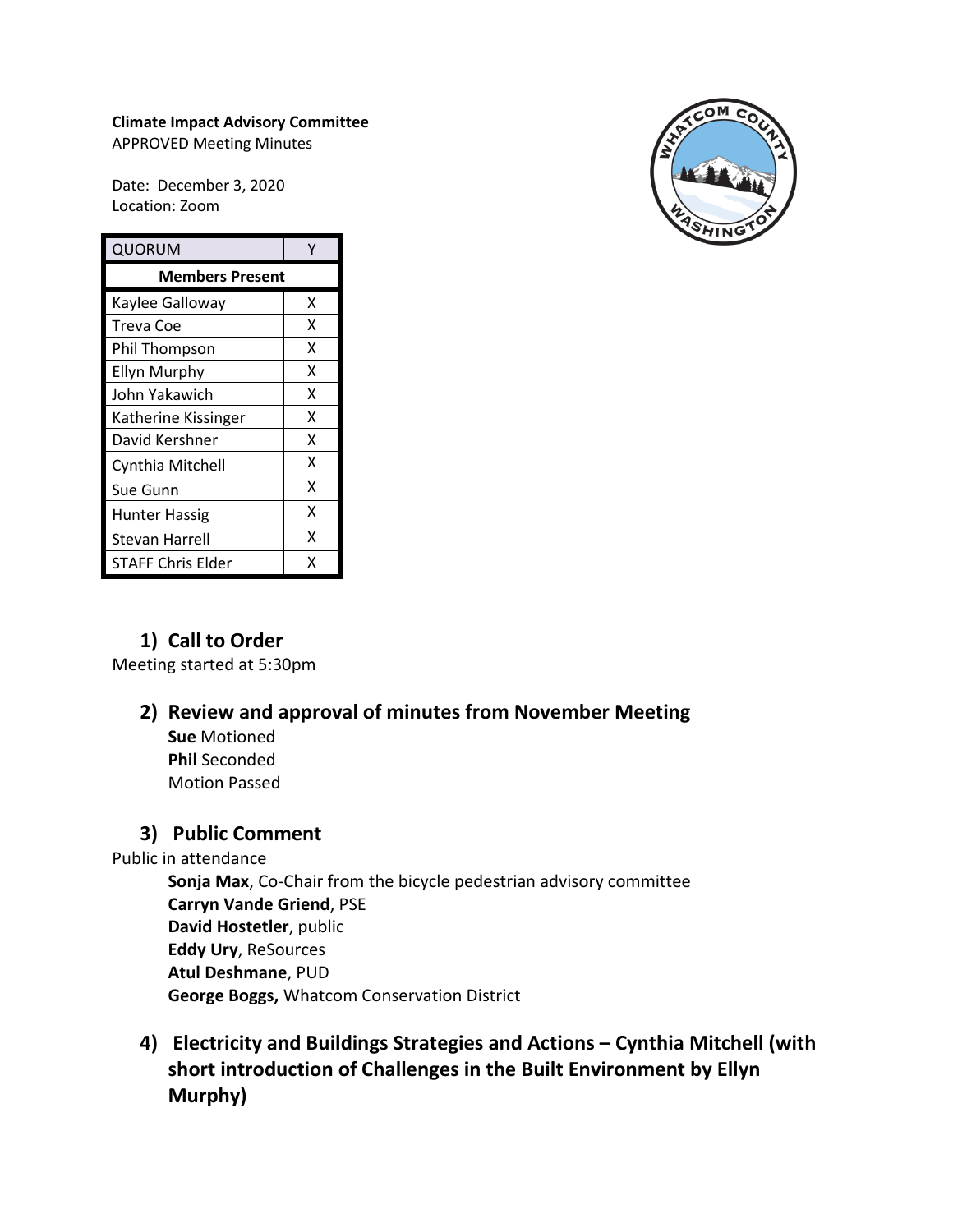Intro. (slide 1)

**Cynthia**: Electricity, Renewables

**Dave**: Worked on the Community Research project. He wrote the renewable energy and buildings chapter for it. He has been helping with the buildings section for this working group. **Ellyn**: graphics and editing

# Slide 2

Built environment. We are approaching a tipping point in regards to CO2 emissions. Causing accelerated warming and disruption of ocean currents, permafrost melting.

# Slide 3

State energy strategy calls for transformational change. Many of the points from the Energy and Buildings subgroup strategies have come from the WA State Energy Strategy. The second draft of the strategy just came out on 12/3/2020.

## Slide 4

GHG emissions have been separated into four categories to match the categories from the state's report. This helps simplify the data as opposed to the graphic from Cascadia which split emissions into many more categories.

# Slide 5

Turning the county's challenges into opportunities. We can use the solutions to our state/ county's energy problems into economic growth for the county. Like transitioning the manufacturing workforce into clean fuel production. This will add jobs in renewable industries.

# Slide 11

Communitywide strategies

- 1. County leadership: We need to make sure that county staff are working to meet the goals in the state energy strategy.
- 2. Infrastructure: specifically, the transmission and distribution systems throughout the county. Need to identify areas that can be expanded to accommodate more renewable energy. Areas that need to be resilient against climate and natural disasters.

# Slide 12

- 3. DER's: Distributed Energy Resources. Expand use of DERs in the county to optimize the grid.
- 4. Energy Efficient Buildings: transition to Net Zero Carbon
- 5. Implementation: this will require support from the county by providing incentives for businesses, residents, and organizations throughout the county.

Slide 13

Strategies relating to Whatcom County Government Operations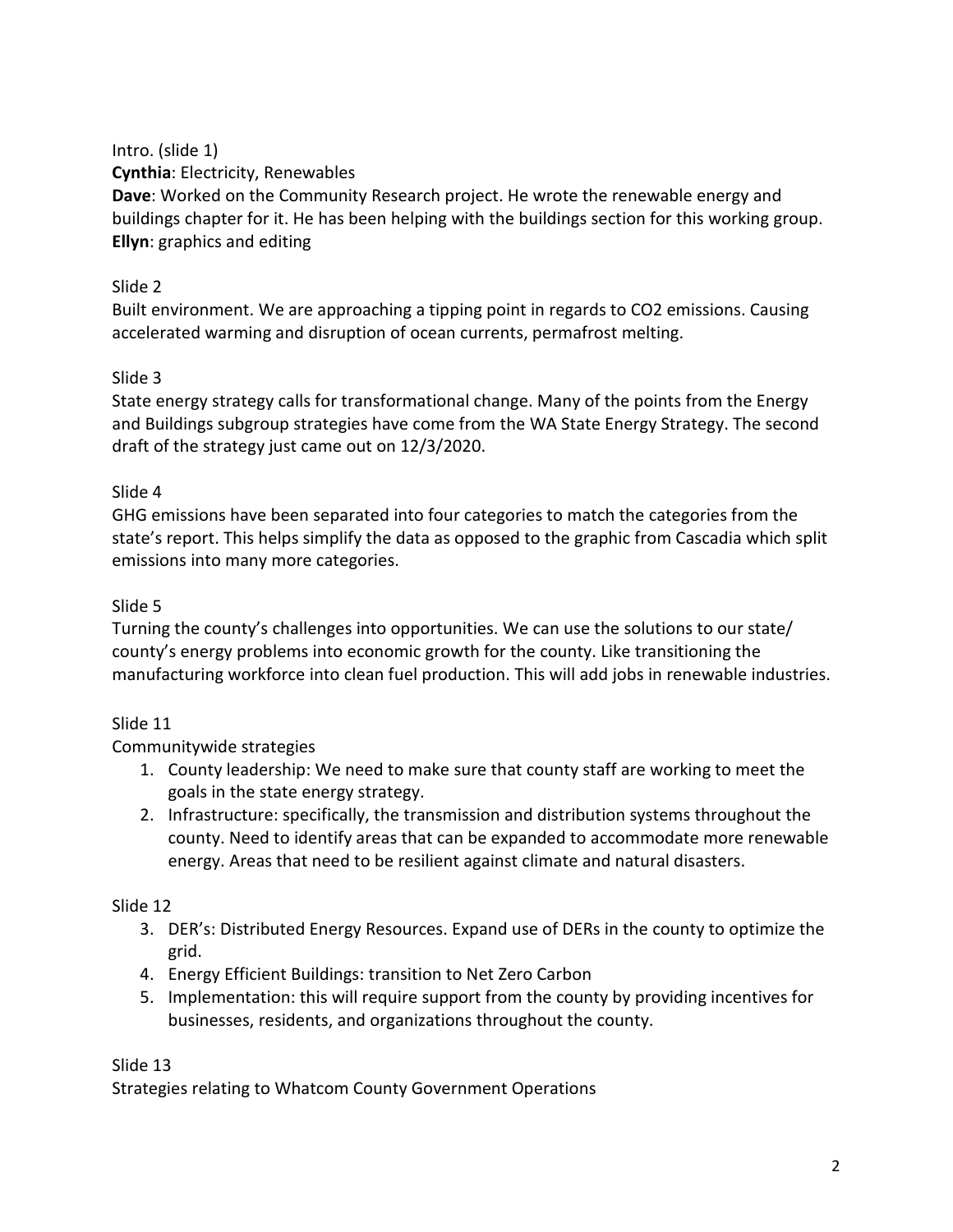- 6. County Buildings: become an example for the county in energy efficiency and conservation.
- 7. Demonstration Projects: develop innovative projects to secure state, federal, and private funding for Net Zero Carbon goals.

### Slide 14

County Leadership Actions. County needs a senior climate advisor to help implement the plan.

### Slide 16

Utility scale solar and wind storage in the Tri-Cities area. Partially funded by the Clean energy fund from the Dept. of Commerce. Sunny climate, cheap land, several PUDs in the area driving innovation, ample BPA transmission infrastructure along the Columbia River.

### Slide 17

Detailing the cost effectiveness of renewable energy. Renewables + Storage market is growing and is competitive or cheaper than electricity from coal and gas plants.

**Stevan** Asked if this chart for renewables cost included the cost of construction?

**Cynthia** This shows the fuel and operating costs of electricity delivered from fossil-based plants relative to the total cost of renewables (includes construction). With renewables there are no fuels that you need to pay for, only the fixed costs of the materials and installation.

**Stevan** asked if there were operating costs for renewables?

**Cynthia** said that was already included in the costs on this graph. Operating costs for renewables are generally very low because they are mainly related to periodic maintenance.

## Slide 18

Infrastructure Actions

**Cynthia** said PSE will provide some info in their IRP and the county should request a report of all the outages from the past 5 years to help determine the weaknesses in distribution so that DERs can be added.

## Slide 19

Deploy DERs which are generally "behind the meter" resources that include 1) energy generation (solar panels, wind turbines, biomass boilers), 2) energy storage (EVs, batteries, fuel cells), and 3) controllable loads (smart meters, inverters, appliances, etc). Newly elected PUD Commissioner Christine Grant is going to be a great asset for the community. She ran on widespread broadband deployment, schools and businesses to get internet access. High-speed internet is a major enabler for DERs when using demand response to reduce peak loads. Biden's Climate Plan, possible source for funding.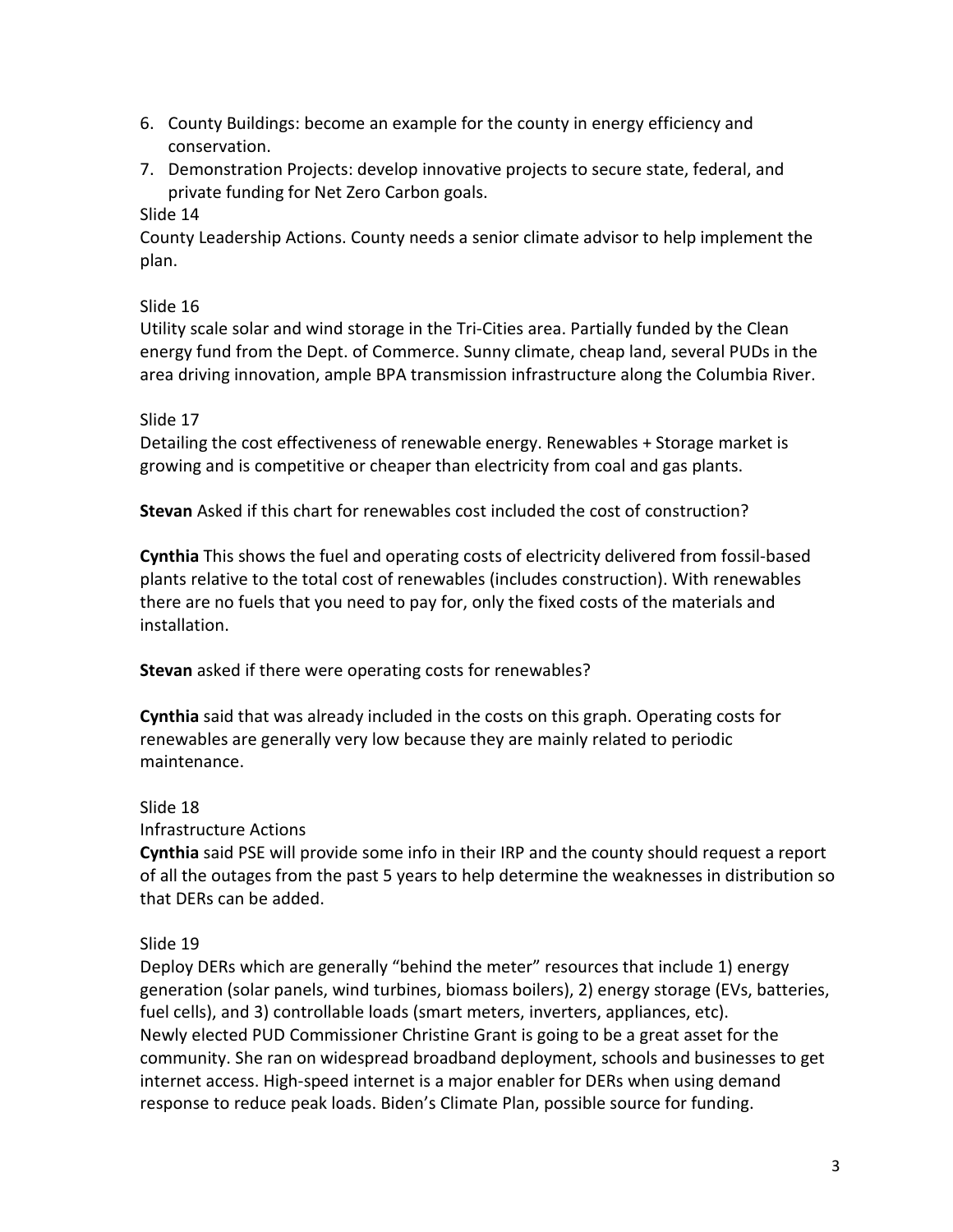#### Slide 21

DERs help to balance peak demand. Microgrids can help to ensure resilience in power systems. Both Orcas Power and Light and Snohomish PUD are nearby examples of microgrids that serve multiple needs.

**Phil** asked about the duck curve how it could be used to shave peak demand?

**Ellyn** said that the Olympic Peninsula project run by PNNL over a decade ago showed that when customers could see the real-time cost of electricity, they would reduce the use of appliances (dishwashers, washer & dryers) during peak demand. Customers reduced their overall cost of electricity by not using high-priced electricity during peak hours.

**Phil** asked about the legality of time of use pricing in Washington state.

**Cynthia** said that there is no provision in the state law prohibiting a company like PSE from implementing time of use pricing, but that PSE has fought that strategy.

### Slide 22

Energy Efficient Buildings Actions

Implementing the latest building codes into county buildings. Must be fully implemented by 2027. Replacing gas space and water heater systems at the end of their lifetime with highefficiency heat pump electric units.

#### Slide 23

Net Zero Energy homes

Ted Clifton, and architect in Coupeville, WA, designs and sell plans for net zero homes. Over the last few decades, he has won numerous awards for his NZE home designs from the US Dept of Energy. His son owns TC Legend homes in Bellingham and builds net zero energy homes locally and across the state. The Seattle Bullitt Center, built in 2013, is a good example of an office building that produces more energy than it uses.

#### Slide 24

Implementation of the strategies Focus on county staff support, and financial support. It is suggested that the county should form a team of senior staff to report quarterly on progress of implementing the strategies we suggest. That team should also report back to the CIAC regularly.

Slide 26

County buildings

The county government should be setting an example for the rest of the county by showing leadership in energy efficiency and conservation in county operated buildings, and prioritizing Net Zero Carbon construction of new buildings.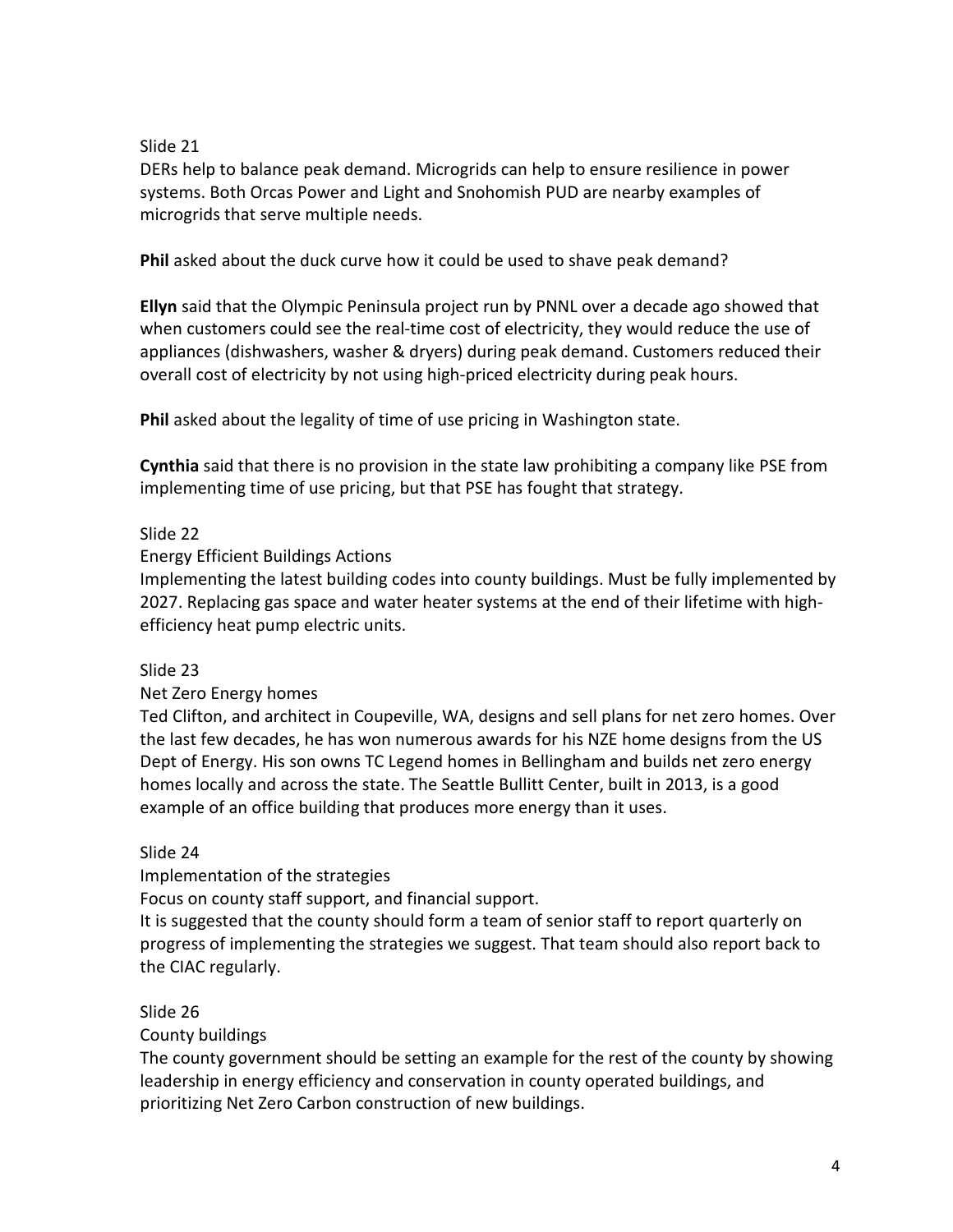Slide 27 Demonstration Projects Development and implementation of projects to implement modern grid concepts.

**Phil** commented on the county leadership strategy and suggested that the strategies should be stronger. Calling for leadership to get involved directly with the WUTC. Due to the urgency of the situation at hand.

**Ellyn** said that the wording in the presentation was shortened for formatting, but welcomes help on using stronger language in the strategies that better conveys our message of urgency.

**Cynthia** clarified that the county should become directly engaged in compliance actions that PSE must abide by in conjunction with the areas and municipalities that are served by PSE. This would likely be the task of the proposed senior climate advisor.

**Cynthia** said that if PSE gets approval for gas generation from the regulatory bodies like WUTC, that it will be hard for us to get them off that path and it may even be impossible to overcome even with CETA and Demonstration Projects

**Stevan** after reviewing the State Energy Strategy and the King County Climate Action Plan, had a comment on the Implementation strategy. Specifically, the point about communicating economic, social, and environmental factors. He brought up that frontline communities and communities of color need to be included in this and that we should be making sure our actions and strategies are inclusive and work towards environmental justice and equity. He stated that this should be added into the next draft and that it further needs to be included throughout the report in every section.

**Sue** commented on the leadership strategy and the point about public power. She said that we should be currently expanding our renewables and public power and not wait for PSE to lower their fossil fuel use.

**Cynthia** said she is in agreement with Sue's point and that her presentation was oversimplified and that we should be pursuing the PUD route regardless of what PSE is doing. The PUD would lower costs and provide a much cleaner energy mix than PSE currently provides.

**Sue** asked if that could include buying energy generated by renewables from out of state?

**Cynthia** said yes that is an option, especially excess wind power that is available from Montana.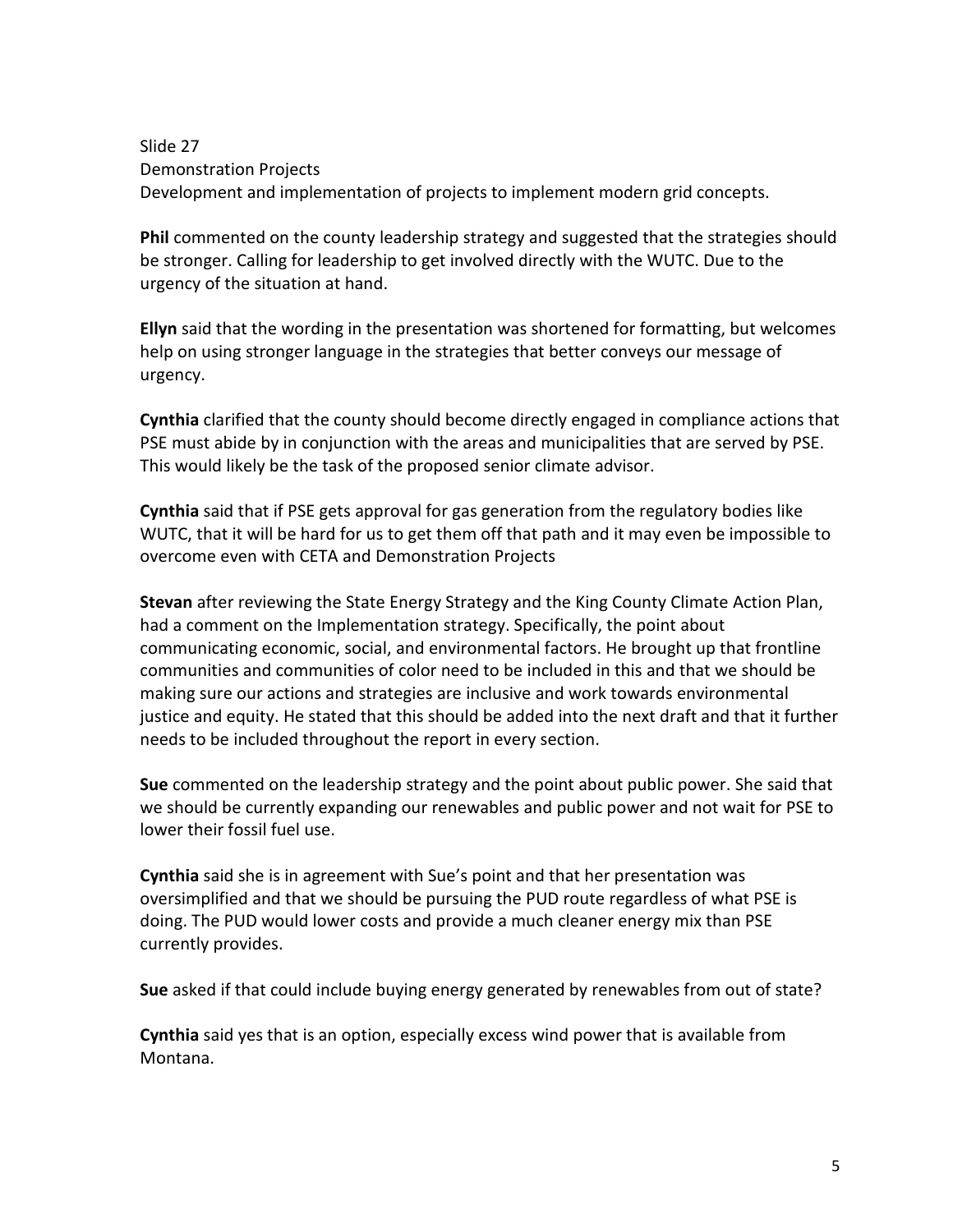**Kaylee** thanked the group for a comprehensive presentation. She brought up how the category of land use could intersect with topics in the other work groups and with the subject of equity and environmental justice. Kaylee mentioned that the point around building and construction equipment and whether it should be included in buildings or transportation. She said she thought it seemed like a better fit for the buildings section as opposed to the transportation section where it is currently mentioned. She also brought up broadband and incorporating smart tech into the infrastructure conversation. Kaylee also brought up that the Natural Resources group briefly mentioned green roofing and that that could also be moved to the buildings section. As well as retrofitting buildings to be more energy efficient.

**Ellyn** said that the energy efficiency conversations they had in their group were mostly focused on existing buildings. Ellyn said that while we are aware of how land use intersects multiple areas, we have not figured out whether or not it should be a separate area of the plan. As far as increasing energy efficiency upgrades of existing buildings, Ellyn said the county should offer more support to non-profit organizations that provide energy efficiency and weatherization (for example, the Opportunity Council & the Community Energy Challenge.

**Chris** said that the county does have contracts with the Opportunity Council but he couldn't say whether there was specifically anything relating to energy efficiency and weatherization upgrades.

# **5) Community Engagement Discussion – Stevan Harrell**

**Stevan** wanted to review the group's guiding principles

Several stages of community engagement. Started with the Community Research Project Work Groups have been meeting with community stakeholders to assist in developing a draft Next step is a Public Comment Period.

**Stevan** suggested that after the report comes out that the work groups continue to keep in contact with the stakeholders.

**Stevan** proposed to schedule the public comment period in February

Before then we should be focused on stakeholder input throughout December and the end of January, including with the Community Engagement Working Group. This will ensure stakeholders have an input in how to engage the community. **Stevan** specifically mentioned reaching out to tribal leaders in the community to ask for their input.

Some examples for potential stakeholders have been suggested for the different working groups for people to contact for feedback.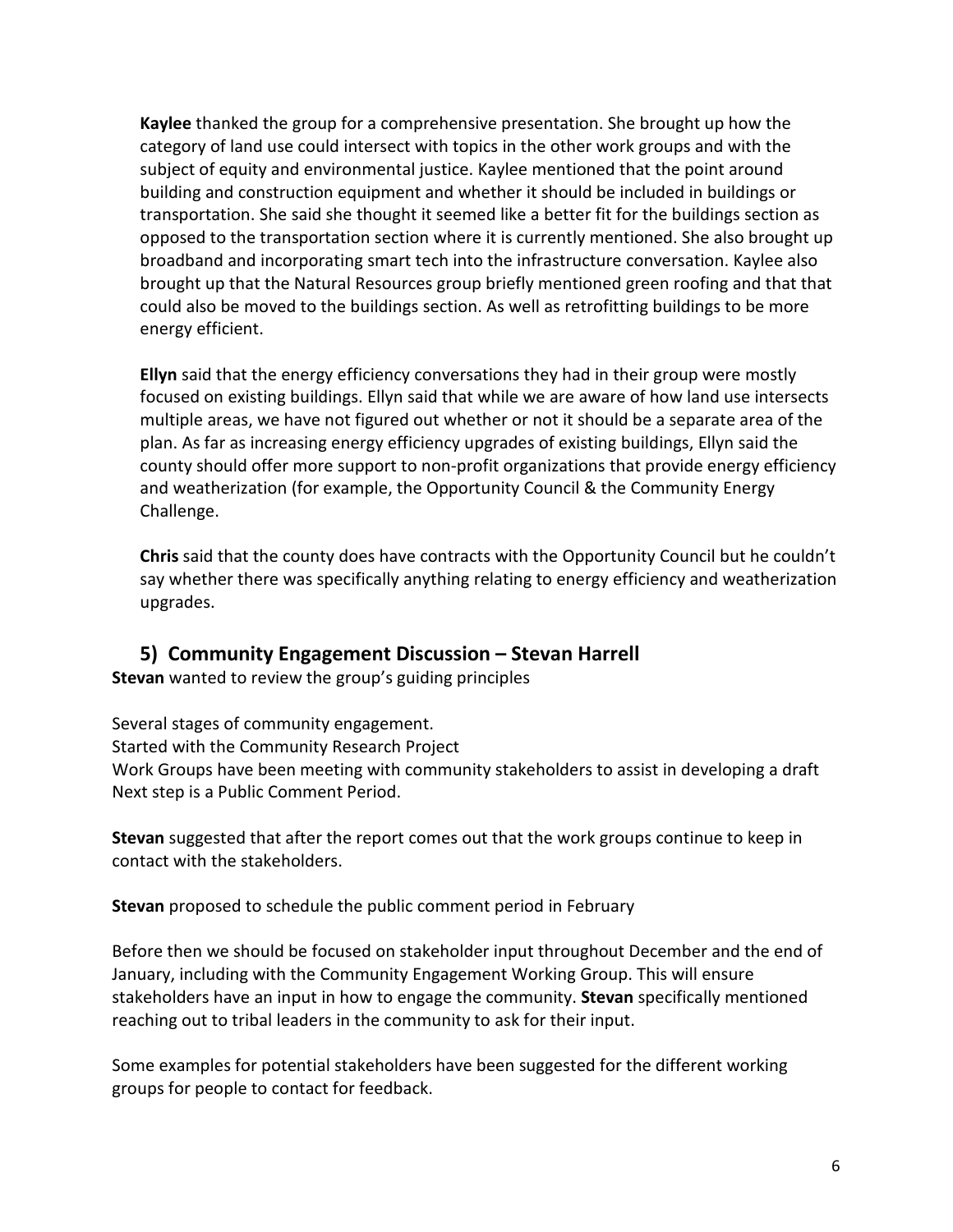Once the draft has been revised to include stakeholder input, we would publicize that we are having a public comment period.

**Stevan** suggested hosting a town hall style event in March. That would provide an opportunity for commenters to further engage in the process.

**Dave** asked if we will have outside support in editing our drafts.

**Ellyn** said a request was sent to the council for funds, but hasn't heard back yet. She mentioned that new funding should be available in January.

**Chris** said he was working on getting funding for the committee in the new year.

**Ellyn** said that these suggestions sound doable for the most part, but cautioned that an open house style event would require a capable facilitator.

**Sue** said that an open house public forum could potentially be a problem and suggested a written comment period

**Treva** said that splitting a public comment outreach should be focused around smaller groups, especially in a public session. Small group discussions rather than a large forum

**Kaylee** said that zoom allows for breakout rooms that could be utilized for people to comment on individual chapters

**Sue** expressed support for Kaylee and Treva's ideas, and also suggested that as we would be hosting this event that we could help keep control of the conversation by asking specific questions relating to feedback from commenters.

**Phil** asked if **Stevan** was thinking of an event that was more of a public comment session or a discussion and asked for clarification on what a conversation would look like.

**Stevan** said he was thinking of a discussion event but that in regards to an open house session that the plan for that is still up in the air on whether we will actually pursue organizing an event like this or not.

## **6) Review of CAP Schedule and Upcoming Meetings**

**Ellyn** said that we will have to continue this discussion at a future meeting and said that our drafts should be ready to send out to stakeholders by mid-January.

Coming up next year **Ellyn** said we will be having a presentation by **Carryn** on the upcoming IRP report from PSE. Ellyn asked Sue if she would have any industry comments ready by January